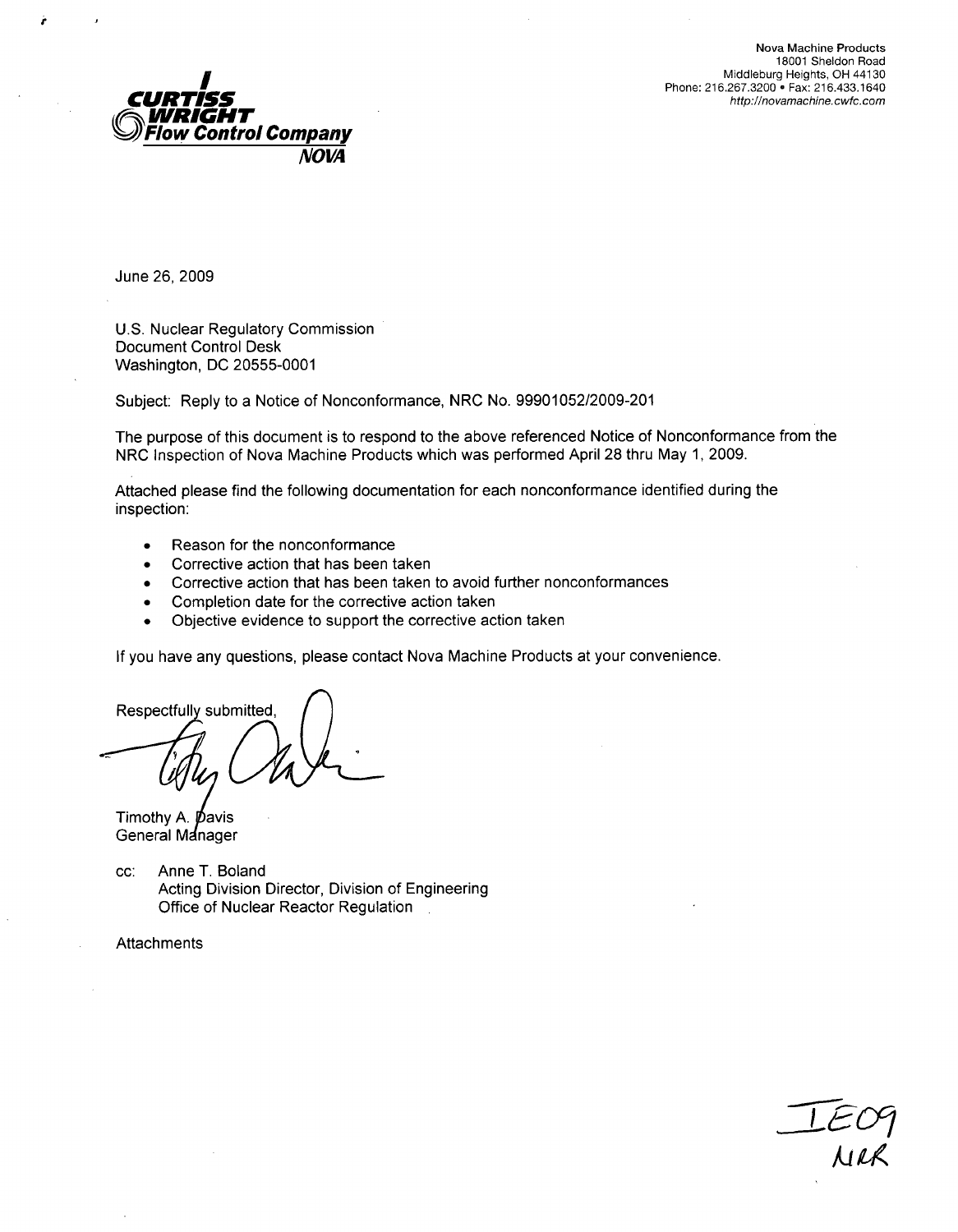

#### NRC Nonconformance **9990105212009-201-01,** Nova CAR #141

#### Reason for the Nonconformance

Nova Machine Products evaluation of customer returns for 1 OCFR21 applicability was based on the assumption that customer would have performed the evaluation for 10CFR21 applicability when he rejected the returned material. Therefore, Nova's evaluation of the returned material was to determine if there were additional customers who would have received the same product and/or if there was additional material still in inventory which required further evaluation.

#### Corrective Action Taken

- **"** During the NRC inspection, a flow chart for the evaluation of customer returned material was created and reviewed with the NRC Inspectors for their input.
- Nova Nonconforming Material Procedure 8.3 has been revised to include the flow chart for evaluation of customer returned material for 10CFR21 applicability.
- The questions to be answered as part of the evaluation for 10CFR21 applicable on Nova NCR for customer returned material have been revised and the new format has been implemented.
- \* Nova personnel performing the evaluation of customer returned material have been trained in the new procedural requirements.

#### Corrective Action to Avoid Non-compliance

Same as above

Completion Date - 6/22/09

David Nenstiel QA Manager

- Nova Procedure 8.3 Rev.3 dated 6/12/09, Flow Chart for evaluation of customer returns for 10CFR21 applicability
- Revised Nova NCR format for Customer Returns
- Training record

Page 1 of 13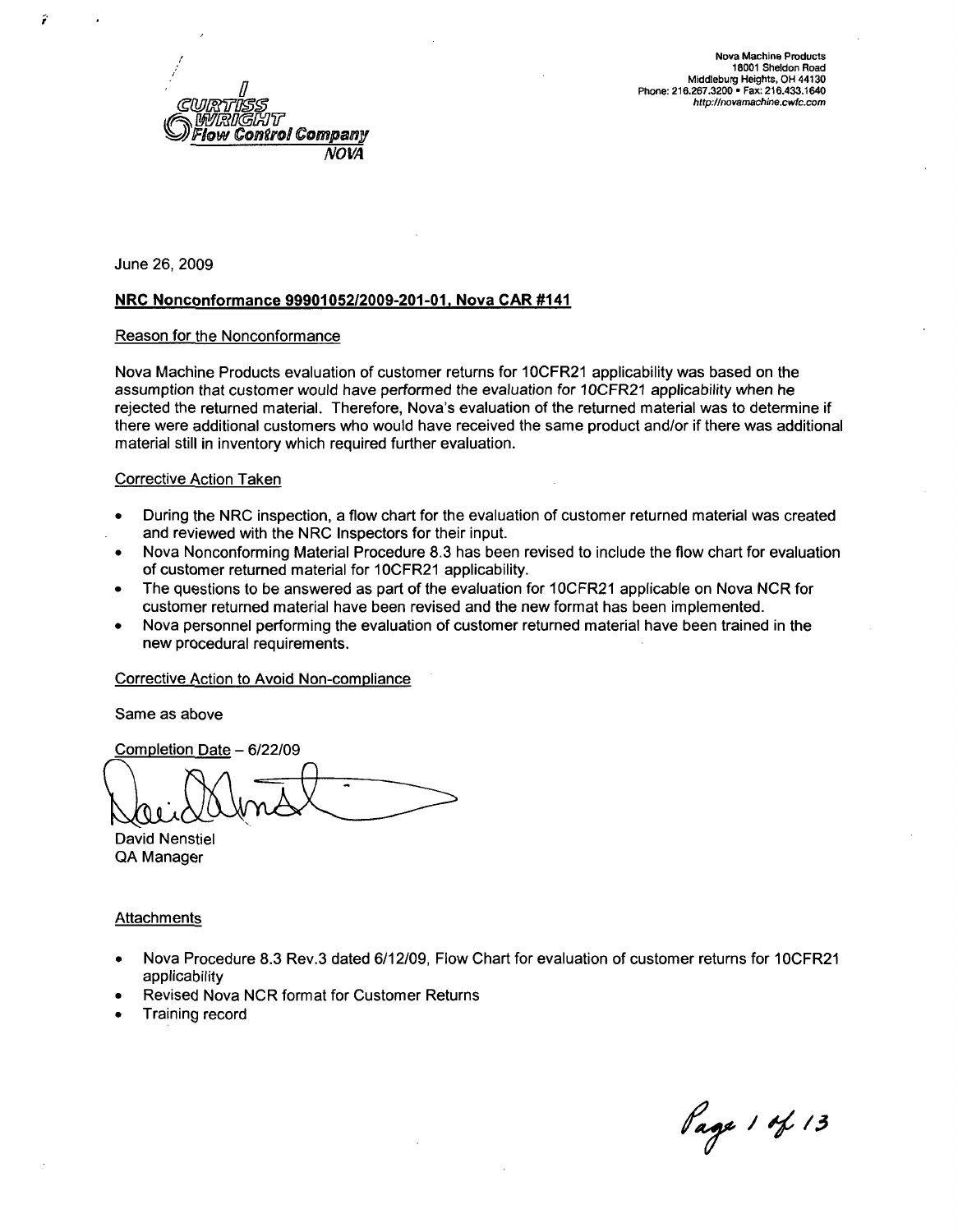Atb chment#1<br>99901052/2009-201-01 Rev. 3 8.3 Control of Nonconforming Product Effective 6-12-09 **Issued** 

10CFR21 Evaluation of Customer Returned Material

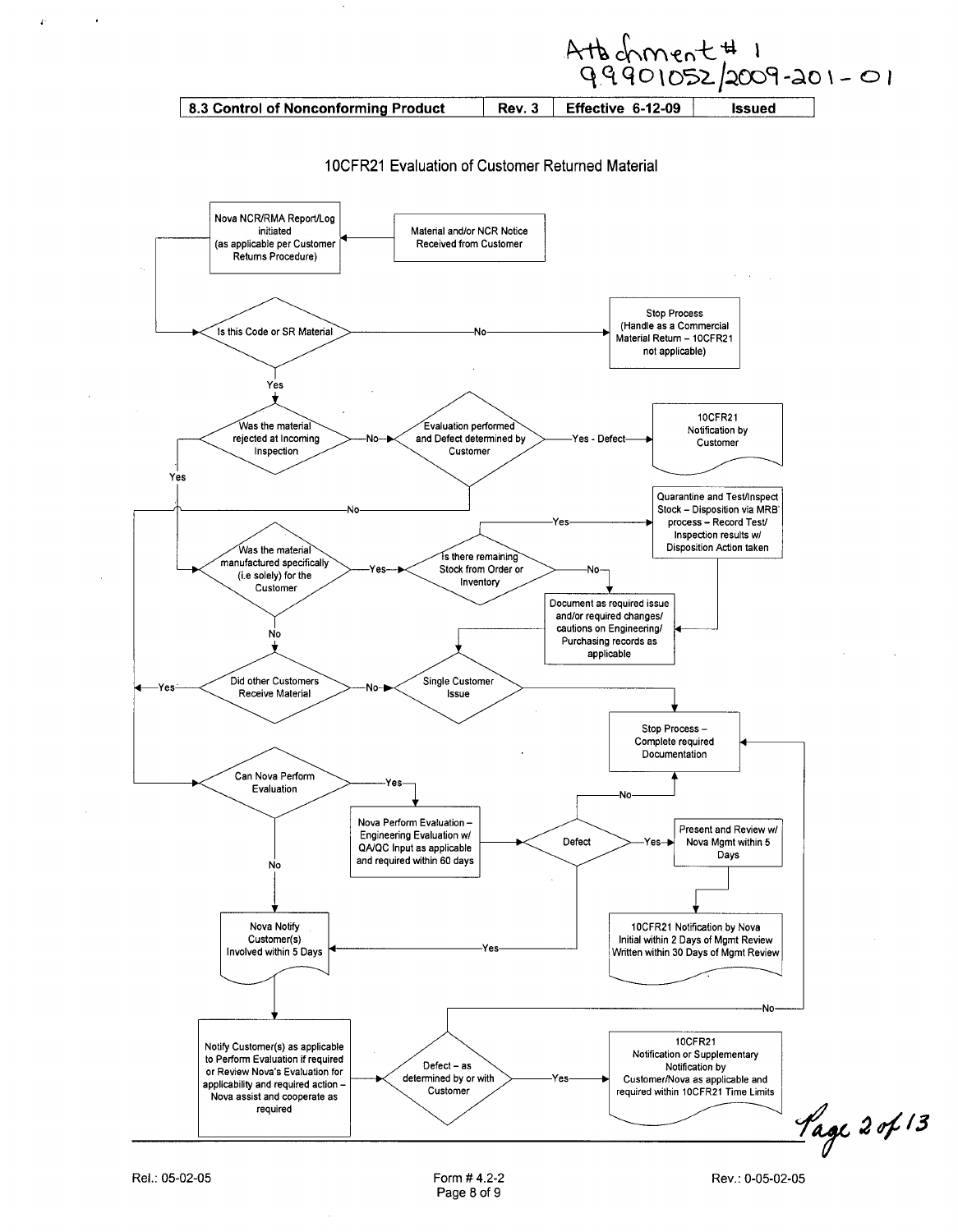

Attachment#2 99901052/2009-201-01

**18001** Sheldon Road Middleburg Heights, OH 44130

> **216 267 3200** FAX **216** 433 1640

DIVISION OF Curtiss-Wright Flow Control Service Corp.

COMPLAINT # EXT00000495

**NON-CONFORMING** REPORT **#** EXT00000495

Page: 1 of 2

| <b>Customer:</b>                        |                    | Type BY NOVA                     |  |  |
|-----------------------------------------|--------------------|----------------------------------|--|--|
| <b>First Energy Corporation</b><br>Name |                    | Category THREAD/GAGING PROBLEMS  |  |  |
| Number 1328                             |                    | Received 23-JAN-09               |  |  |
| Contact                                 |                    | SO # 130805                      |  |  |
| <b>Title</b>                            | Cust PO # 45259432 |                                  |  |  |
| Phone                                   | Cust CAR#          |                                  |  |  |
| Fax                                     |                    | Sales Person Hoose, Mr. Jonathan |  |  |

#### SUMMARY **ISSUE DESC:**

bad threads

 $\sqrt{ }$ 

| LINES:   |                                                                                                                                                             |             |                     |         |                |                 | Qtv              | Qty to be Act Qty         |     | Date     |
|----------|-------------------------------------------------------------------------------------------------------------------------------------------------------------|-------------|---------------------|---------|----------------|-----------------|------------------|---------------------------|-----|----------|
| Line     | Item                                                                                                                                                        | Ship Date   | Invoiced            | Lot $#$ | Cert #         | WO <sup>#</sup> |                  | Shipped Returned Returned |     | Returned |
| 1.1      | HMSN.000237.30                                                                                                                                              |             |                     |         |                |                 |                  | 1                         |     |          |
|          | <b>CATEGORY:</b><br>ISO/Commercial                                                                                                                          |             | Military/Government |         | Safety Related |                 | <b>ASME Code</b> |                           |     |          |
| Defects: |                                                                                                                                                             |             |                     |         |                |                 |                  | ۱۱                        |     |          |
|          | <b>Error Origin</b>                                                                                                                                         |             | $\mathbf{1}$        |         |                |                 |                  |                           |     |          |
| RMA:     |                                                                                                                                                             |             |                     |         |                |                 |                  |                           |     |          |
|          | RMA <sup>#</sup>                                                                                                                                            | Date Issued |                     |         | By             |                 |                  |                           |     |          |
|          | <b>EXTERNAL NCR'S</b>                                                                                                                                       |             |                     |         |                |                 |                  |                           |     |          |
|          | 1. Was the material supplied as code or safety related material?<br>If No, do not proceed with questions below.                                             |             |                     |         |                |                 |                  |                           | Yes | No       |
|          | 2. Was the material rejected at the customer's incoming inspection?<br>No<br>Yes<br>If No, refer to procedure 8.3 flowchart for evaluation to 10CFR Part 21 |             |                     |         |                |                 |                  |                           |     |          |
|          | 3. Was the material manufactured specifically for the customer?<br>If No, refer to procedure 8.3 flowchart for evaluation to 10CFR Part 21.                 |             |                     |         |                |                 |                  |                           | Yes | No.      |
|          | 4. Is this a generic material issue?<br>If Yes, refer to procedure 8.3 flowchart for evaluation to 10CFR Part 21.                                           |             |                     |         |                |                 |                  |                           | Yes | No       |
|          | 5. Has any remaining inventory been quarantined?                                                                                                            |             |                     |         |                |                 |                  |                           | Yes | No       |
|          | 6. Based on this evaluation, the non-conformance is Reportable Under 10 CFR Part 21:                                                                        |             |                     |         |                |                 |                  |                           | Yes | No       |

#### **DISPOSITION:**

| □ Accept as is □ Repair (No Welding of Bolting Materials) □ Applicable - ANI Review required for NPT Stamped |                   |
|--------------------------------------------------------------------------------------------------------------|-------------------|
|                                                                                                              | Materials & Items |

| Return to Vendor | RTV RMA #                  | Vendor Name |
|------------------|----------------------------|-------------|
| Scrap            |                            |             |
| Rework           | Customer Approval Required |             |
| Other            |                            |             |

Vage 3 of 13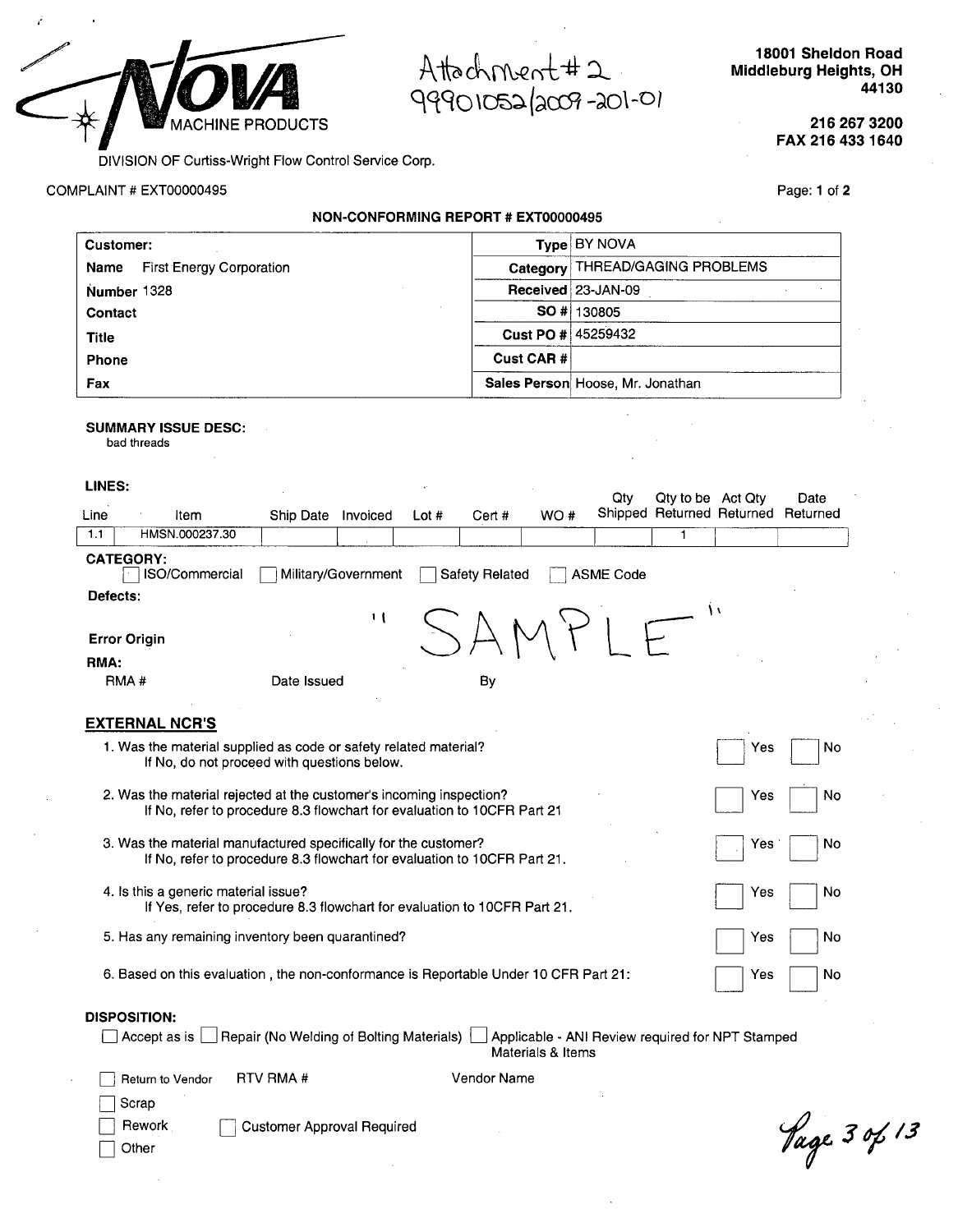

*IRIGHT Flow Control* 

### **Nova Machine Products**

18001 Sheldon Road, Middleburg Heights, OH 44130 info@novamachine.com Phone 216-267-3200 Fax 216-433-1640 www.cwfcnuclear.com www.nova-nsa.com

| <b>Employee Training Record</b>                                                                                                                                                                    |
|----------------------------------------------------------------------------------------------------------------------------------------------------------------------------------------------------|
| 6/22/09<br>Date:                                                                                                                                                                                   |
| <u> 2 NCR 's - Evalustion for</u><br>Subject: Externa<br><u>icabili</u><br>C١                                                                                                                      |
| Instructor:<br>່ກບເ<br>Time:<br><u> 1980 - Jan Barbara Barat, martin da basar</u>                                                                                                                  |
| Signature/Initials<br><b>Attendees Name</b><br>Department                                                                                                                                          |
| Jrtare<br>τιδι<br>/5 ( 10 .<br>Engineerine<br>くめつく<br>eve ShivaK                                                                                                                                   |
| <b>Outline of Subject</b>                                                                                                                                                                          |
| redere<br><u>working</u> or<br><i>S v O</i><br>evalue <sup>.</sup><br>NesDec<br>$n$ $n$ $n$<br>Reports with<br><u>tor IOCFR 21</u><br><u>Homer retur</u><br>Instructors Signature:<br>AØ<br>Title: |

Page 4 of 13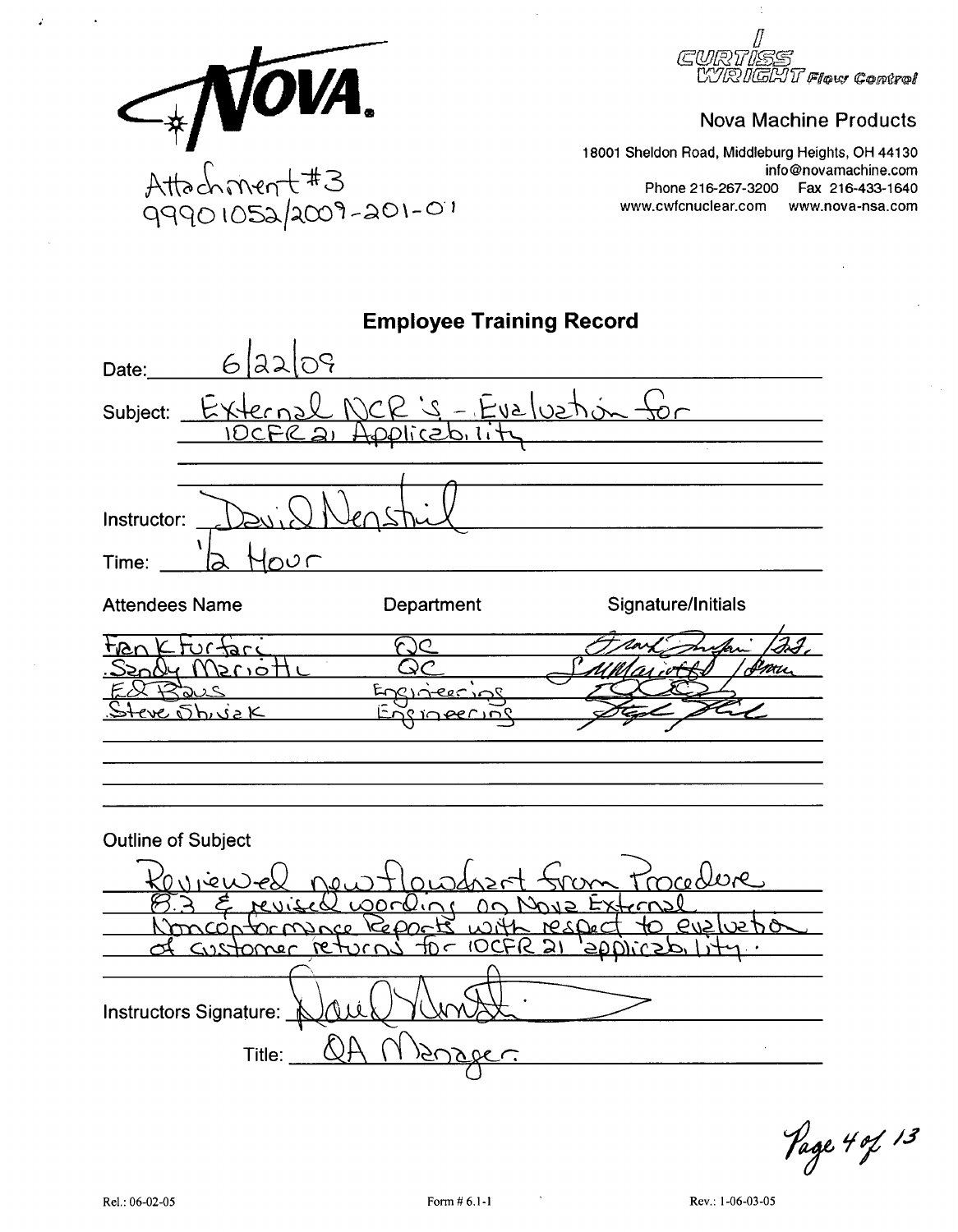

#### NRC Nonconformance **99901052/2009-201-02.** Nova CAR #141

#### Reason for the Nonconformance

Nova Machine Products' historical practice of reporting chemical analysis data on the CMTR was to utilize the original manufacturer's certification data in lieu of the actual results from the dedication tests performed by Nova and/or a qualified sub-tier testing laboratory supplier.

#### Corrective Action Taken

- Immediately after the conclusion of the inspection (Friday May 1, 2009), Nova discontinued the practice of report chemical analysis provided by commercial suppliers and in its place only the dedication test chemical analyses are being reported on the Nova CMTR's.
- A memo was written on 5/1/09 to the Nova Certification Specialists detailing the revised chemical analyses reporting requirements and training was conducted that same day.
- Nova Commercial Grade Dedication Work Instruction 7.3.20 has been revised to include following requirement: "Nova CMTR's (when required) for dedicated items shall list the actual results from the dedication tests performed by Nova and/or an approved subtier supplier. The certification results provided by an unqualified supplier shall not be used in the Nova CMTR."

#### Corrective Action to Avoid Non-compliance

Same as above

Completion Date - 6/9/09 David Nenstie QA Manager

- **0** Memo from David Nenstiel dated 5/1/09
- **0** Completed training form dated 5/1/09
- **0** Nova Work Instruction 7.3.20 Rev.1 dated 6/9/09, page 8

*7 6 J-ýelj*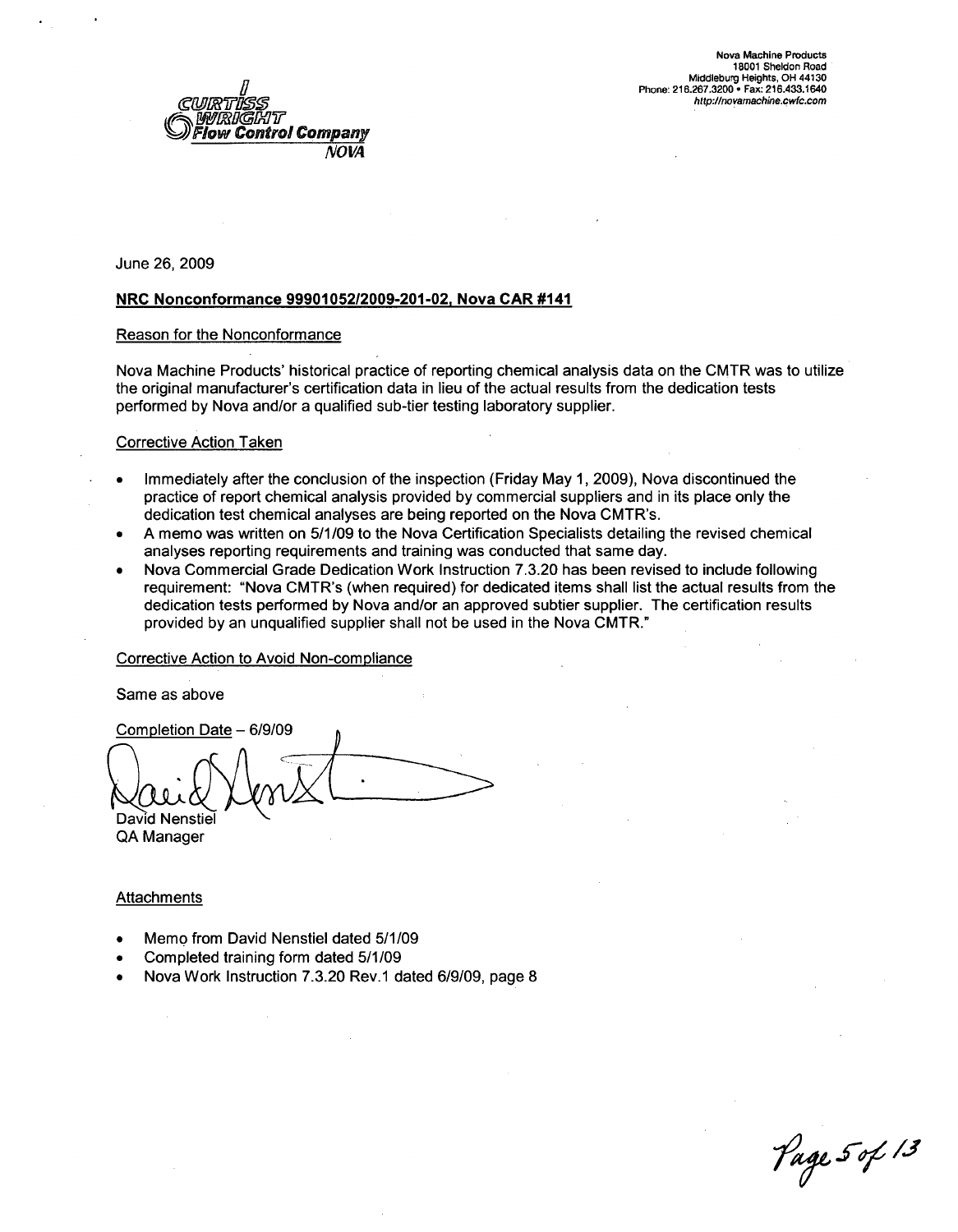

ฟ*ิโ Fl*ow Control

18001 Sheldon Road, Middleburg Heights, OH 44130 info@novamachine.com Phone 216-267-3200 Fax 216-433-1640 www.cwfcnuclear.com www.nova-nsa.com

Atto Lment #1<br>May 1, 2009 **COP 201-02** 

Jennifer DeMarco Kalyn Krause Patrick Dombrowski

Subject: Nova CMTR's for Dedicated Safety Related Materials

In response to a Nonconformance identified by the NRC during their just completed inspection of Nova, effective immediately, the standard procedure of reporting certification data (e.g., chemical and mechanical test results) from an unqualified supplier on a Nova CMTR is to be discontinued.

For safety related material that is dedicated by Nova, only the test data derived from testing performed by Nova or one of our approved subcontracted testing laboratories is to be reported on the Nova CMTR. There are no exceptions to this requirement.

Please note that this restriction does not apply to certification data which has been supplied by an approved supplier (i.e., a supplier who is on the Nova ASL).

David Nenstiel QA Manager

540 Windy **Point** Drive Glendale Heights, **IL 60139**

Page 6 i<br>J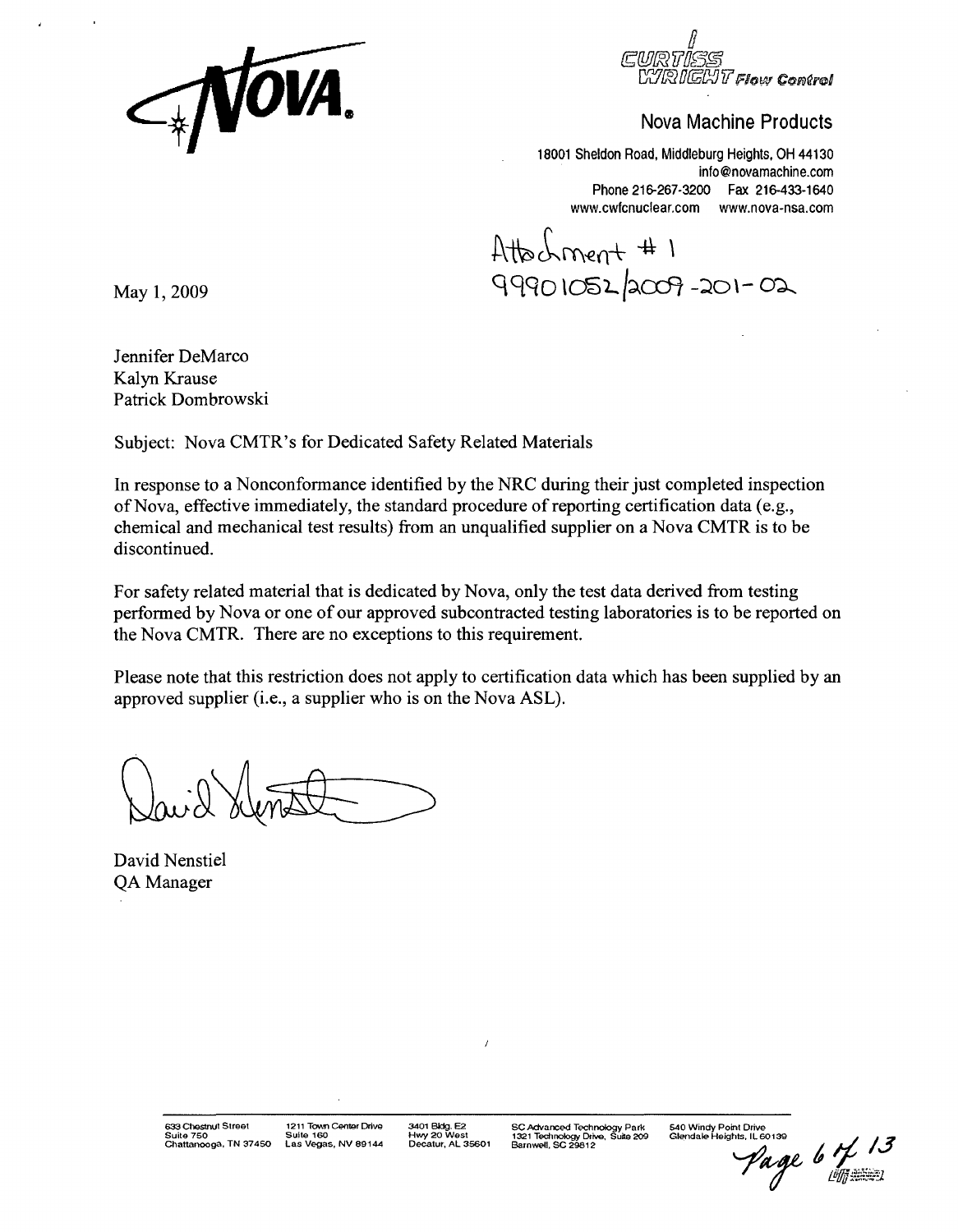safan itu ka kan Gor**tral** 

# **Nova Machine Products**

ATOVA. 99901052/2009-201-0

 $\Delta$ 

18001 Sheldon Road, Middleburg Heights, OH 44130 info@novamachine.com Phone 216-267-3200 Fax 216-433-1640 www.cwfcnuclear.com www.nova-nsa.com

| <b>Employee Training Record</b>                                                                                                                                                                   |
|---------------------------------------------------------------------------------------------------------------------------------------------------------------------------------------------------|
| Date:                                                                                                                                                                                             |
| Inspection Nonconformance<br>NRC<br>Subject: _                                                                                                                                                    |
| Instructor:<br>Hour<br>Time:                                                                                                                                                                      |
| <b>Attendees Name</b><br>Department<br>Signature/Initials                                                                                                                                         |
| 120<br>ا مد<br>Drc O<br>Krzuse<br>Cer<br>$\overline{\mathsf{C}}$ er                                                                                                                               |
| <b>Outline of Subject</b><br>NIEC NUCON<br>3220221<br>റന്ന<br>2i<br>CJ<br>CIADD<br>7570<br>${}^>CCCDD$<br>لہ ہ<br><u>دهازد ع</u><br>いいい<br>╱<br>Le vi<br>on<br>Instructors Signature:<br>Title: - |

Page 70f 13

Rev.: 1-06-03-05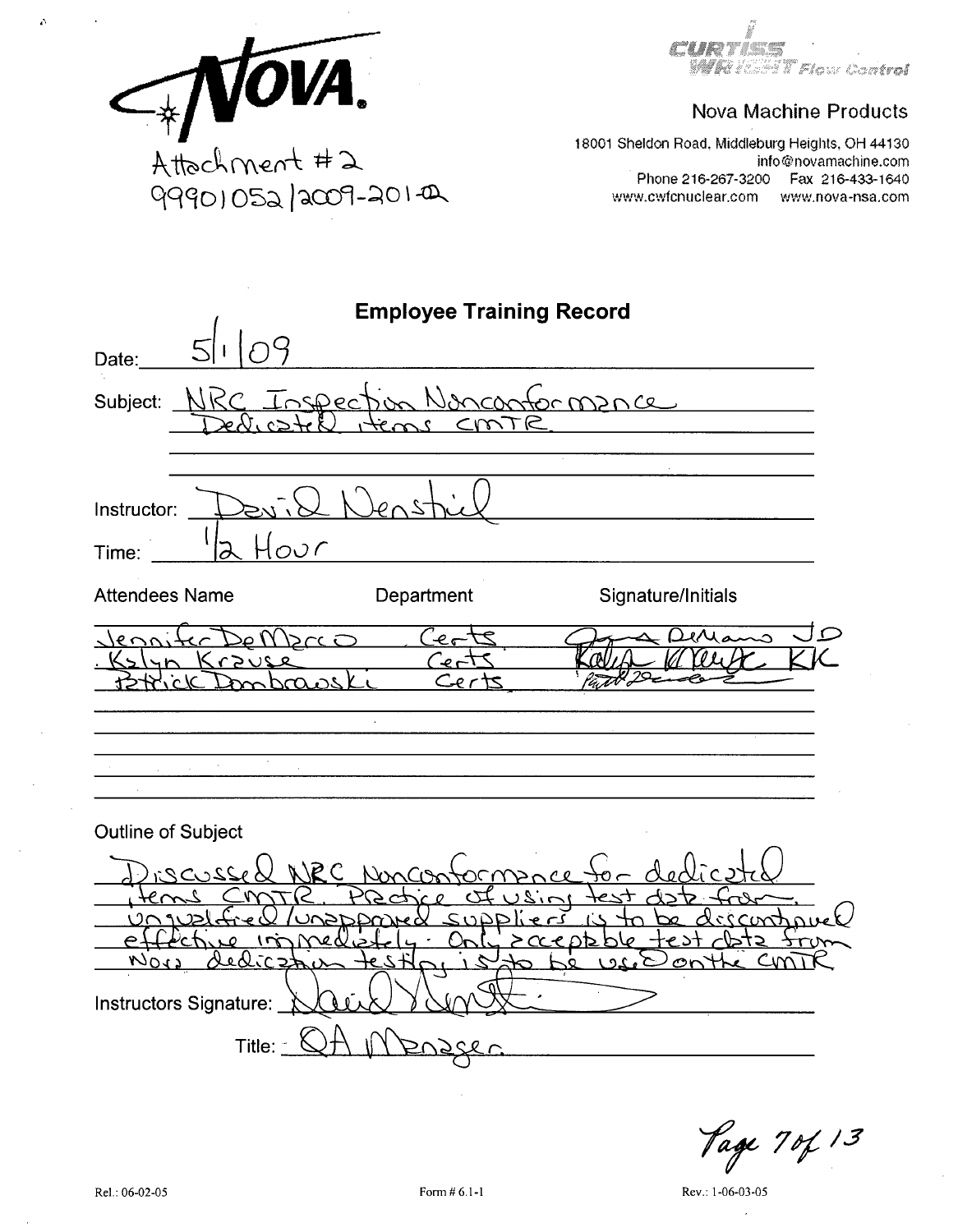|                                    |        | 9990105212009-20 |        |
|------------------------------------|--------|------------------|--------|
| 7.3.20 Commercial Grade Dedication | Rev. 1 | Effective 6-9-09 | Issued |

ttachment #3

 $1 - \Omega$ 

#### The Dedication Plans

- **"** Generic Product Dedication Plans and format are provided in Attachment A
- **"** Specific Product Dedication Plans and format are provided in Attachment B
- **"** Special Products: Unistrut dedication is discussed in Attachment **C**

#### *Certification*

**\*** *Nova CMTR's (when required) for dedicated items shall list the actual results from the dedication tests performed by Nova and/or an approved sub-tier supplier. The certification results provided by an unqualified supplier shall not be used in the Nova CMTR.*

#### Records

\* Records of the outputs from the **CGI** process shall be collected, maintained and stored in accordance with the Table on Page 10 of this Work Instruction.

#### Method

The Commercial Grade Dedication process at Nova is designed to take a commercial grade item and perform the necessary activities to provide reasonable assurance the item supplied will meet the item specification and perform its intended safety related function. The flow chart that outlines the process is depicted on the next page. Typically Nova enters into the process after a customer has performed the technical evaluation and determined the item specified is safety related and meets the design requirements for the application. Nova divides products into two categories: Generic and Specific. A generic item is defined in this procedure, and may have many different applications; therefore, Nova identifies the critical characteristics as those required by the specification of the item, and obtains assurance the item will meet those requirements and function as designed. The dedication plans are therefore generically developed and proceduralized. Specific items are defined in this procedure as well. Nova treats those items that are not manufactured to industry standards, are complex, moving, and or complete assemblies as Specific Products. These items require an engineering evaluation and follow a more individualized dedication process.

**7 ý** *JR Jýe <sup>13</sup>*

Rev.: 0-05-20-05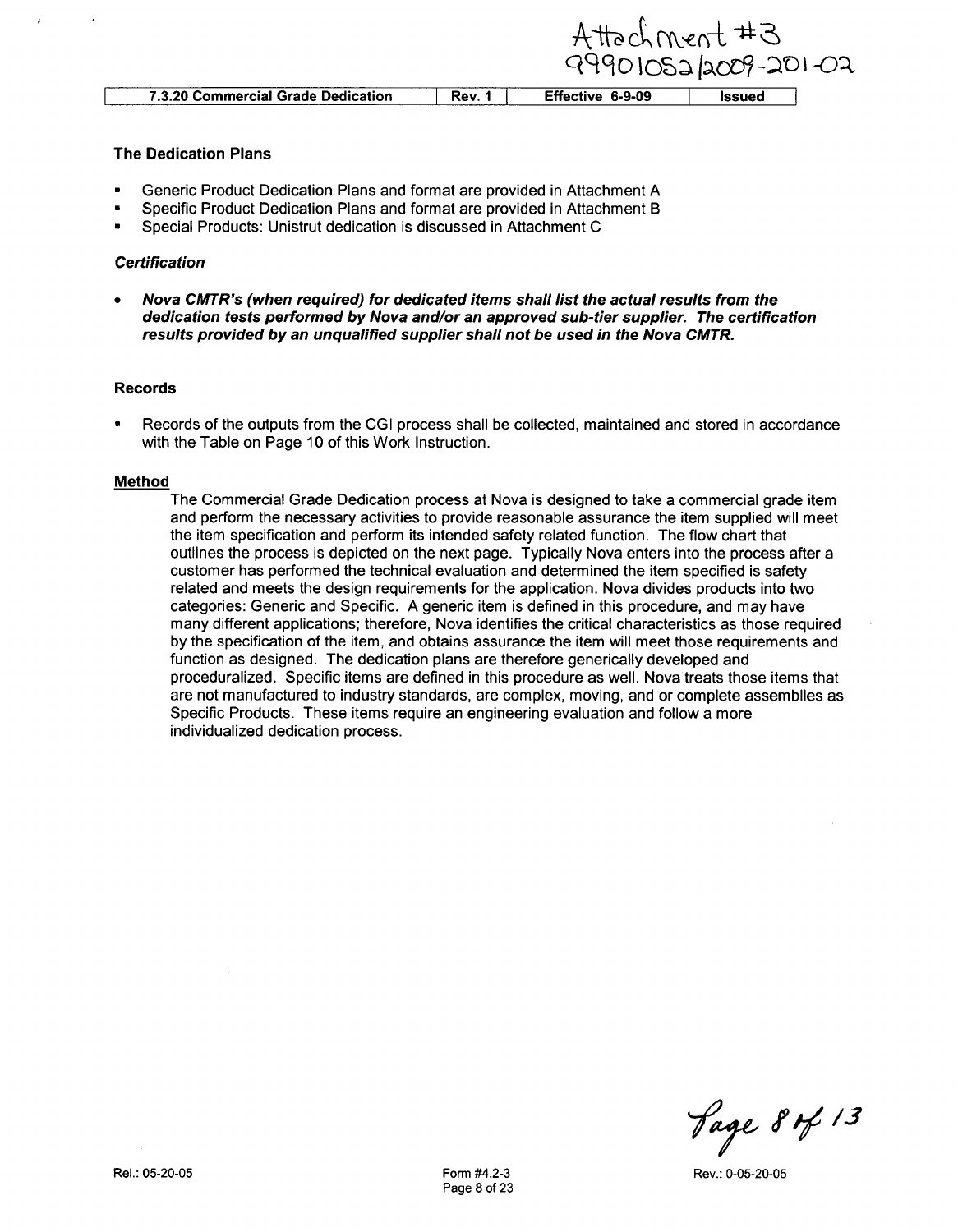

#### NRC Nonconformance **9990105212009-201-03,** Nova CAR #141

#### Reason for the Nonconformance

The audit in question (PMC Lone Star) which was conducted in 2006 was incorrectly classified as an audit when in fact it was a commercial grade survey.

#### Corrective Action Taken

- A document which identifies critical characteristics for a calibration supplier commercial grade survey has been prepared and approved.
- Based on the above document, the audit in question was reviewed and the results were found to be acceptable to satisfy the identified critical characteristics. Therefore, this audit has been reclassified as a Commercial Grade Survey.
- **"** Training was conducted for the Lead Auditor on the critical characteristics requirements for calibration suppliers.
- \* Nova's AVL was reviewed for any similar issues for other calibration suppliers. One additional supplier (Multi-Lapping Service) was identified, reviewed, found acceptable as a Commercial Grade Survey and re-classified accordingly.

#### Corrective Action to Avoid Non-compliance

Same as above

Completion Date - 6/9/09 David Nenstiel

QA Manager

- **0** Calibration Supplier Commercial Grade Survey Critical Characteristics Document
- **0** Commercial Grade Item/Service Summary Forms for PMC Lone Star and Multi-Lapping Service
- **S** Training Form

*7ý fjý& 13*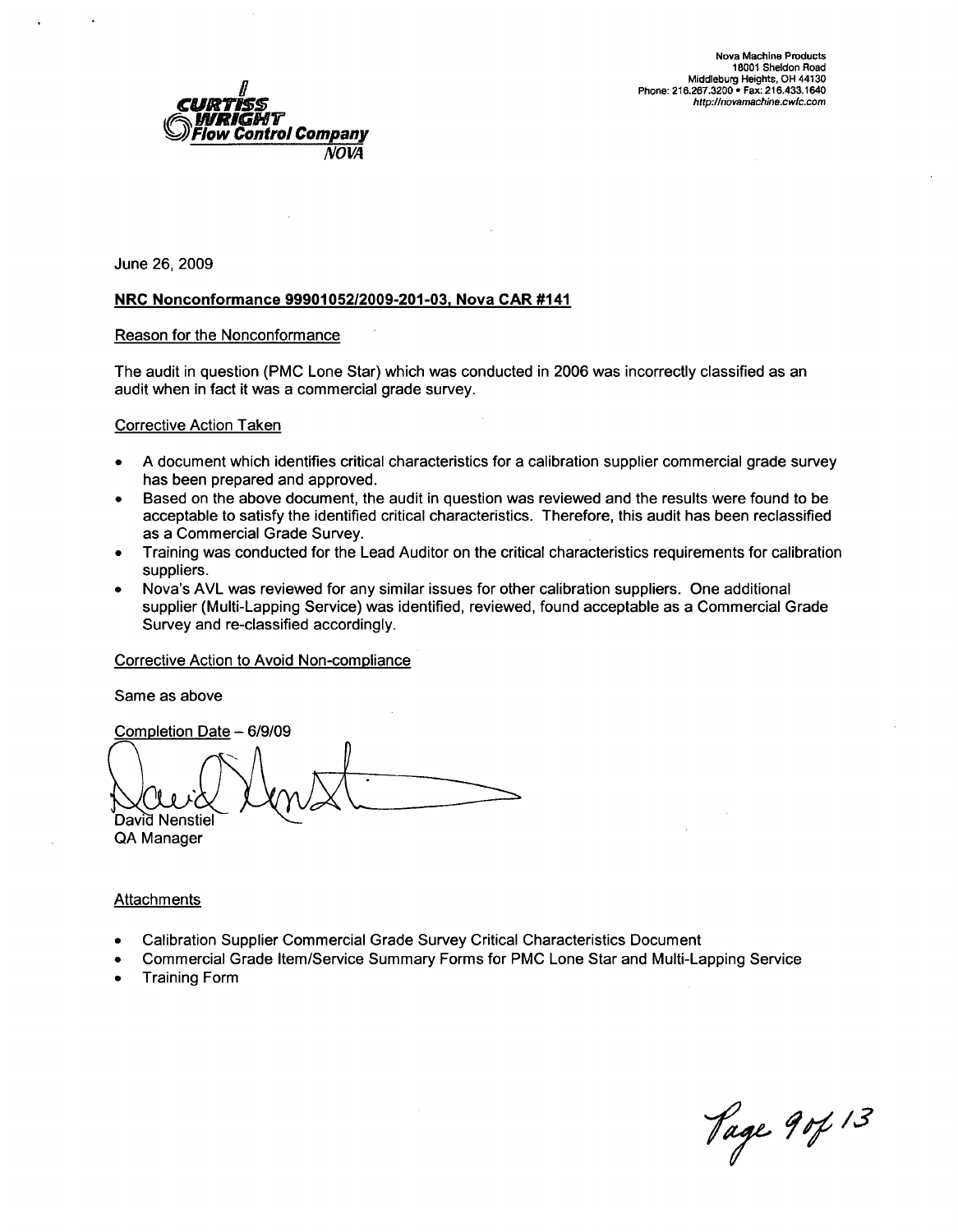Attechment #1<br>99901052/2009-201-03

## **Commercial Grade Survey Critical Characteristics**

**WRIGHT**<br>Flow Control Company **NOVA** 

**Commodity - Item/Service: Calibration** 

Revision: 0

Club

Date: May 11, 2009

| <b>Characteristic</b>                          | <b>Basis For Selection</b>                                                                                                                                                                                          |  |  |  |
|------------------------------------------------|---------------------------------------------------------------------------------------------------------------------------------------------------------------------------------------------------------------------|--|--|--|
| Calibration<br>Procedures                      | Supplier must have procedures which are available and utilized for the calibration<br>$\bullet$<br>of M&TE and standards.                                                                                           |  |  |  |
| Adequacy of<br>Measurement<br><b>Standards</b> | Supplier must have primary and/or secondary calibration standards which have<br>$\bullet$<br>the accuracy, stability, range, tolerance and resolution required for the item being<br>calibrated.                    |  |  |  |
| Environmental<br>Condition                     | Supplier must control the environmental conditions to the extent necessary to<br>$\bullet$<br>ensure continued measurement with required accuracy.                                                                  |  |  |  |
| Intervals of Calibration<br>of Standards       | Supplier must have a recall system to assure M&TE and standards are calibrated<br>٠<br>at established intervals and maintained to assure acceptable accuracy and<br>reliability.                                    |  |  |  |
| <b>Calibration Status</b>                      | Supplier must have a system to assure that M&TE and standards are uniquely<br>٠<br>identified and labeled to indicate calibration status.                                                                           |  |  |  |
| Out of Tolerance &<br><b>Corrective Action</b> | Supplier must have a system that provides for customer notification when the<br>٠<br>supplier's M&TE/standards are found to be out-of-tolerance to the extent that<br>customer's calibration status may be invalid. |  |  |  |
| Calibration<br>Certification<br>Documentation  | Supplier must have a system to assure that the calibration service is supported by<br>٠<br>records with a specified record retention period.                                                                        |  |  |  |
| Calibration<br>Traceability                    | Supplier's M&TE, calibration standards and reference materials are traceable to<br>national, international or intrinsic standards where available.                                                                  |  |  |  |
| Subcontractor<br><b>Calibration Controls</b>   | Supplier must assure that sub-suppliers providing calibration services for their<br>٠<br>own M&TE and standards are capable of performing the required services with<br>adequate quality.                           |  |  |  |



 $5/10^{11/2}$ APPROVED/DATE

Page 10 of 13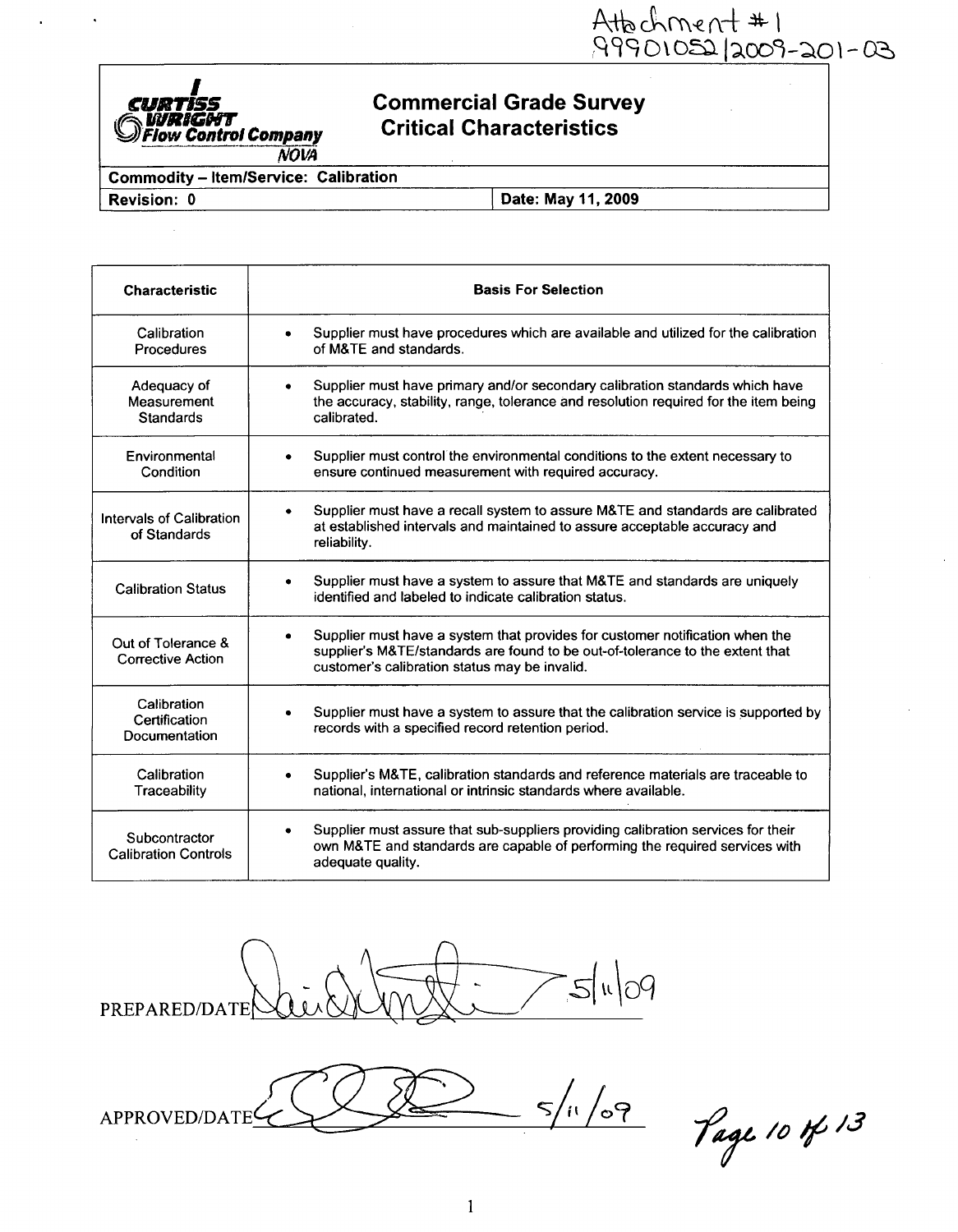

# Attochment #2 Pose 1<br>COMMERCIAL GRADE ITEM/SERVICE SUMMARY

SUPPLIER PMC Lone Star SURVEY DATES: 12/6/06

| <b>CRITICAL CHARACTERISTICS SUMMARY</b>                                                                                                                        |                 |                                                         |                    |                 |  |  |
|----------------------------------------------------------------------------------------------------------------------------------------------------------------|-----------------|---------------------------------------------------------|--------------------|-----------------|--|--|
|                                                                                                                                                                |                 | COMMODITY - ITEM / SERVICE (specify): Calibration       |                    |                 |  |  |
|                                                                                                                                                                |                 |                                                         |                    |                 |  |  |
|                                                                                                                                                                |                 |                                                         |                    |                 |  |  |
| CC#                                                                                                                                                            | <b>SCOPE CC</b> | <b>CRITICAL CHARACTERISTICS (CC)</b><br>TO BE EVALUATED | S/U                | <b>Comments</b> |  |  |
| 1                                                                                                                                                              | ⊠               | <b>Calibration Procedures</b>                           |                    |                 |  |  |
| $\overline{2}$                                                                                                                                                 | ⊠               | Adequacy of Measurement Standards                       |                    |                 |  |  |
| 3                                                                                                                                                              | ⊠               | <b>Environmental Conditions</b>                         |                    |                 |  |  |
| 4                                                                                                                                                              | ⊠               | Intervals of Calibration of Standards                   | MMMMMMMM           |                 |  |  |
| ⊠<br><b>Calibration Status</b><br>5                                                                                                                            |                 |                                                         |                    |                 |  |  |
| 6                                                                                                                                                              | ⊠               | Out-of-Tolerance & Corrective Action                    |                    |                 |  |  |
| 7                                                                                                                                                              | ⊠               | <b>Calibration Certification Documentation</b>          |                    |                 |  |  |
| 8                                                                                                                                                              | ⊠               | <b>Calibration Traceability</b>                         |                    |                 |  |  |
| 9                                                                                                                                                              | ⊠               | <b>Subcontractor Calibration Controls</b>               | $\mathcal{Z}$      |                 |  |  |
| 10                                                                                                                                                             | $\mathcal{L}$   |                                                         |                    |                 |  |  |
|                                                                                                                                                                |                 |                                                         | <b>CONCLUSIONS</b> |                 |  |  |
| Do Commercial Grade Quality Controls adequately control all identified critical characteristics? Yes $\boxtimes$<br>No $\Box$<br>(Explain any No<br>responses) |                 |                                                         |                    |                 |  |  |
|                                                                                                                                                                |                 |                                                         |                    |                 |  |  |
|                                                                                                                                                                |                 |                                                         |                    |                 |  |  |
|                                                                                                                                                                |                 |                                                         |                    |                 |  |  |
|                                                                                                                                                                |                 |                                                         |                    |                 |  |  |
|                                                                                                                                                                |                 |                                                         |                    |                 |  |  |
|                                                                                                                                                                |                 |                                                         |                    |                 |  |  |
|                                                                                                                                                                |                 |                                                         |                    |                 |  |  |

 $\sum_{\text{Date:}}$   $\frac{5|u|09}{ }$ Approved By:

Page 110/13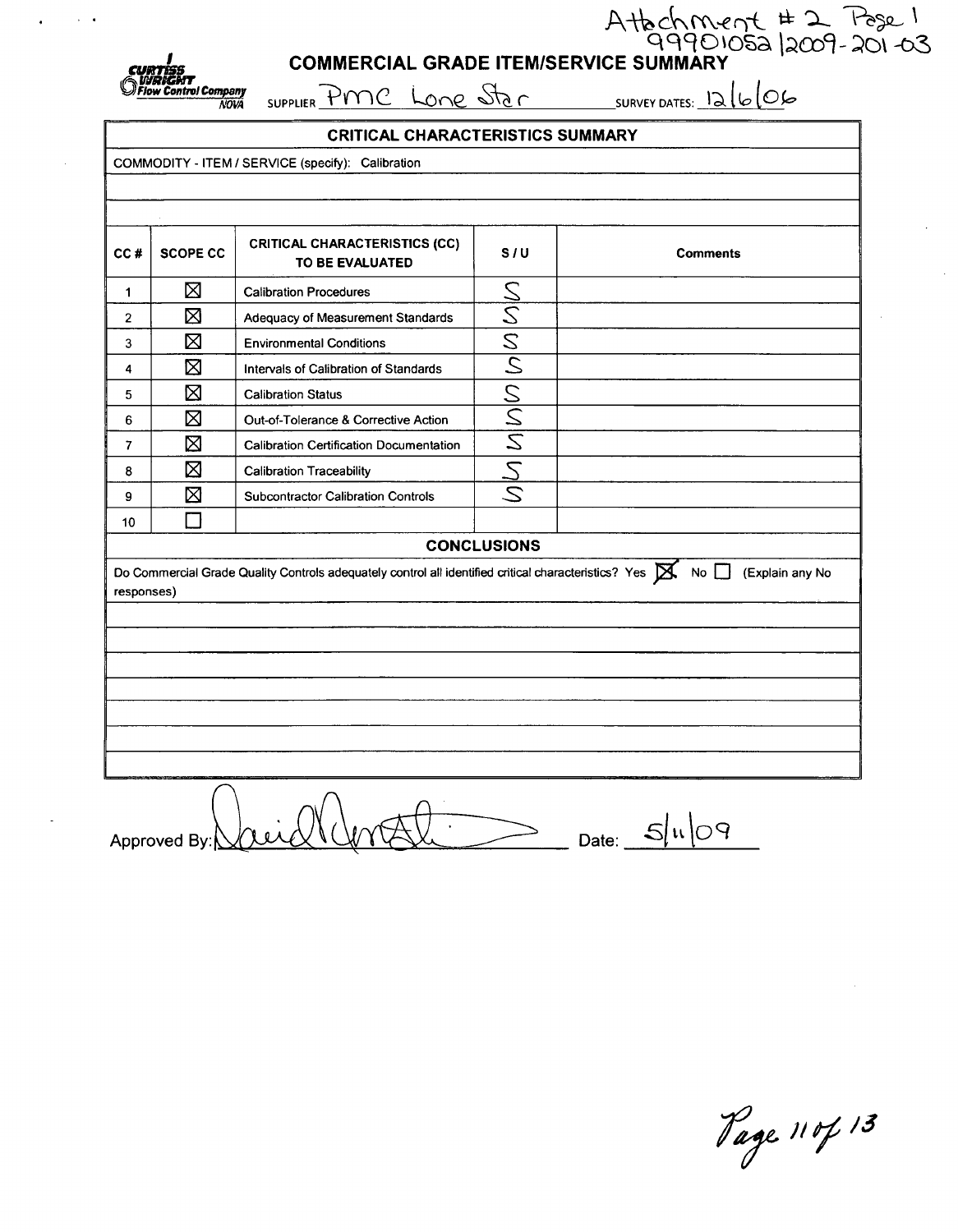ntrol Company<br>NOVA

# Attachment #2 Page 2<br>COMMERCIAL GRADE ITEM/SERVICE SUMMARY

SUPPLIER Multi-Lepping Services SURVEY DATES: 5/26/06

### **CRITICAL CHARACTERISTICS SUMMARY**

COMMODITY - ITEM / SERVICE (specify): Calibration

| $\sim$<br>CC# | <b>SCOPE CC</b>    | <b>CRITICAL CHARACTERISTICS (CC)</b><br>TO BE EVALUATED                                                     | S/U    | <b>Comments</b>             |  |  |
|---------------|--------------------|-------------------------------------------------------------------------------------------------------------|--------|-----------------------------|--|--|
| 1             | ⊠                  | <b>Calibration Procedures</b>                                                                               | S      |                             |  |  |
| $\mathbf{2}$  | ⊠                  | Adequacy of Measurement Standards                                                                           |        |                             |  |  |
| 3             | ⊠                  | <b>Environmental Conditions</b>                                                                             | MMMMMM |                             |  |  |
| 4             | ⊠                  | Intervals of Calibration of Standards                                                                       |        |                             |  |  |
| 5             | ⊠                  | <b>Calibration Status</b>                                                                                   |        |                             |  |  |
| 6             | 区                  | Out-of-Tolerance & Corrective Action                                                                        |        |                             |  |  |
| 7             | ⊠                  | <b>Calibration Certification Documentation</b>                                                              |        |                             |  |  |
| 8             | ⊠                  | <b>Calibration Traceability</b>                                                                             |        |                             |  |  |
| 9             | ⊠                  | <b>Subcontractor Calibration Controls</b>                                                                   |        |                             |  |  |
| 10            |                    |                                                                                                             |        |                             |  |  |
|               | <b>CONCLUSIONS</b> |                                                                                                             |        |                             |  |  |
| responses)    |                    | Do Commercial Grade Quality Controls adequately control all identified critical characteristics? Yes $\sum$ |        | $No$    <br>(Explain any No |  |  |
|               |                    |                                                                                                             |        |                             |  |  |
|               |                    |                                                                                                             |        |                             |  |  |
|               |                    |                                                                                                             |        |                             |  |  |
|               |                    |                                                                                                             |        |                             |  |  |
|               |                    |                                                                                                             |        |                             |  |  |
|               |                    |                                                                                                             |        |                             |  |  |
|               |                    |                                                                                                             |        |                             |  |  |

Date:  $5\sqrt{09}$ Approved By:  $\uparrow$ 

Page 12 of 13